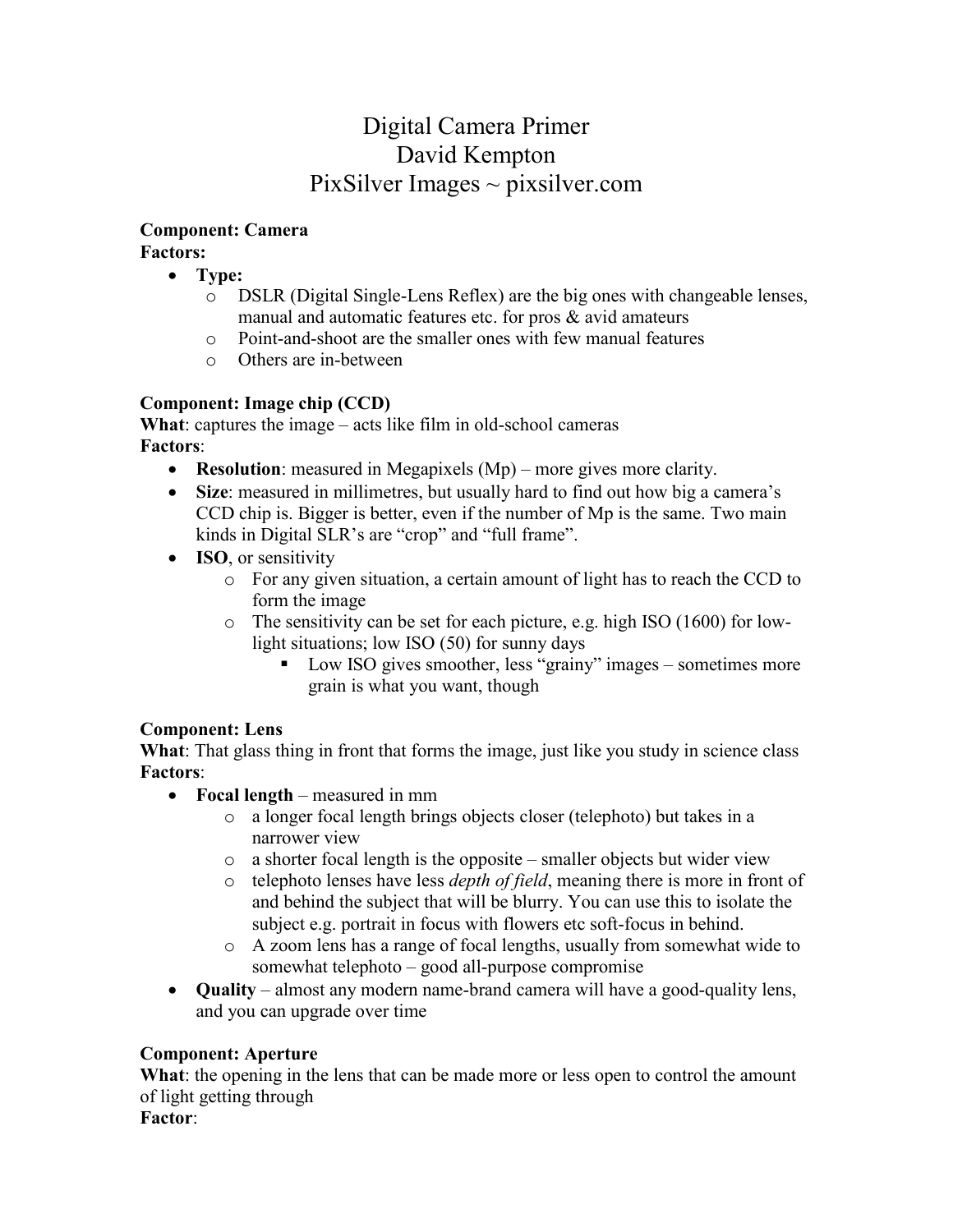- **f/ratio** measured as a number e.g. f/2.8
	- o smaller numbers (e.g. 2.8) mean a wider lens opening, so it can be used in lower-light settings e.g a rink
	- o smaller numbers give less depth of field; larger numbers (e.g. 22) give more
	- o using a smaller aperture means you will need a lower shutter speed and/or higher ISO
- Cameras (and lenses) report the largest aperture available, so an  $f/2$  lens also has f/2.8, f/4, f/5.6 etc. The camera will usually tell you exactly what you're set at
- A lens with a low f/ number, e.g.  $f/1.8$ , will be better if you're going to shoot a lot in low-light settings
- Math stuff: the "ratio" is (focal length) / (aperture diameter), so an f/2 lens has an aperture diameter half the focal length

#### **Component: Shutter**

**What**: Governs how long the camera lets the light get at the CCD **Factors**:

- High shutter speed lets you freeze motion e.g. in sports
- Slower shutter speeds let you take pictures in lower light the shutter stays open longer to let more light in
- Slower shutter speeds are more prone to blurring caused by your motion, shaky hands, etc – you may need a tripod
- Recommendation: handheld, your lowest shutter speed should be the inverse of the focal length e.g. 1/200 for a 200mm lens.

#### **Component: Memory chip**

**What**: the removable chip where the pictures are stored

**Factor**: Amount of space – more is better, but you should download often (and organize and cull often, too)

#### **Component: Viewscreen**

**What**: the place on the camera where you can review, control, delete pictures on the memory chip, and often also see what you're taking the picture of.

### **Factors**:

- $\bullet$  Size & clarity of the screen
- Can the screen tilt out?
- Some cameras also have an eye-level viewfinder, where you put your eye up to the camera and look through the lens, or just above it. This lets you concentrate on the picture as you take it, and blocks out glare from surrounding light.

#### **Component: Camera controls**

**What**: dials & buttons on the camera (top & back, usually) that let you control shutter speed, ISO, aperture, focus, automatic/manual, etc.

**Factors:**

- All cameras have a full *automatic exposure setting* (ISO, aperture and shutter speed are chosen for you) and auto focus
- Most also let you take *manual control* of ISO, shutter speed and aperture.